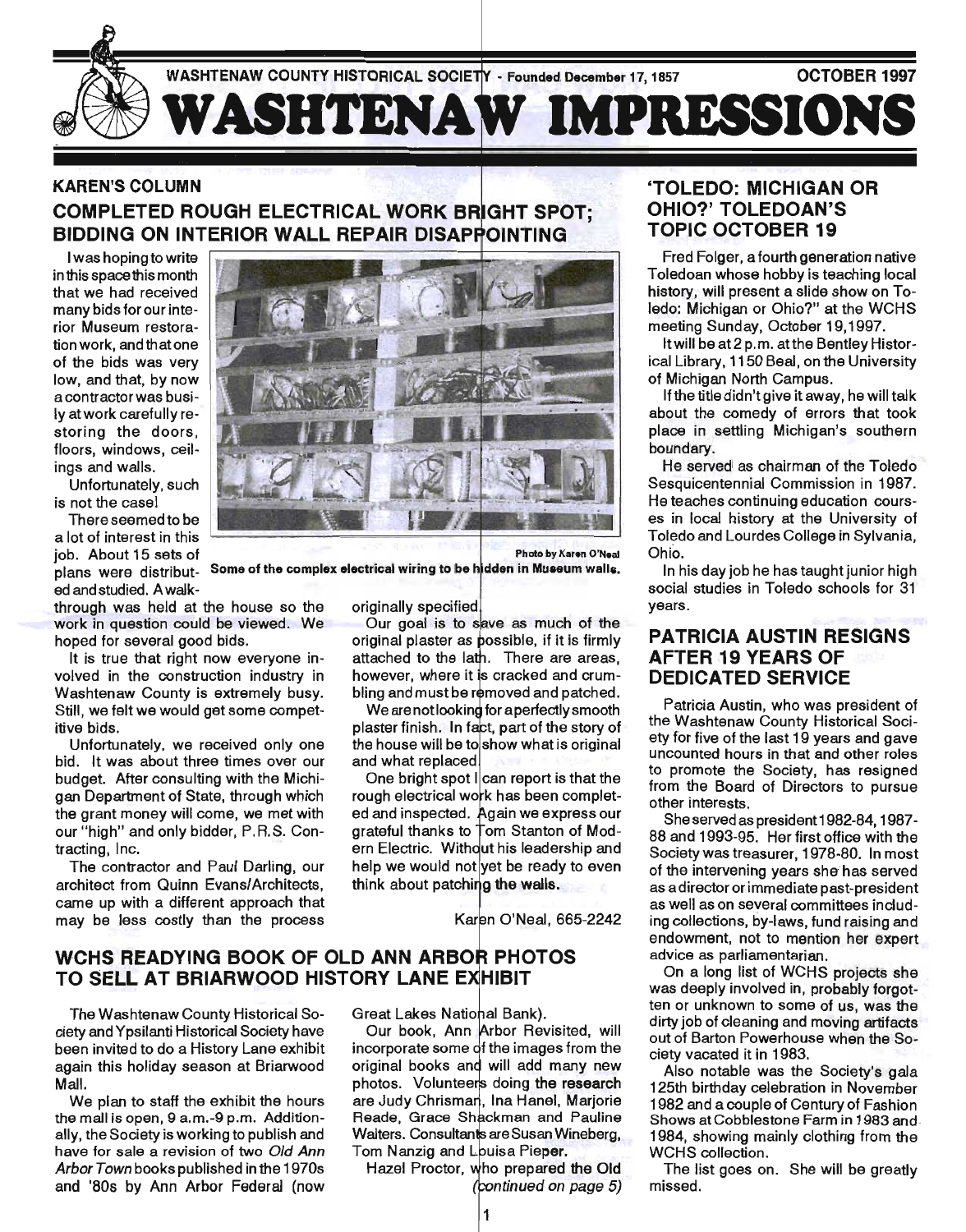# **RESTORATIONIST TELLS WHAT IS** ANTIQUE? HOW **CAN YOU TELL IF IT'S GENUINE?**

An antique is:

- a) some thing like grandma has in the attic
- b 100 or more years old
- c) only something made by hand before the industrial revolution when there were machines to do it.

Answer: any of the above to some folks or other, Cathy Andrews of Andrews Restoration told the WCHS September audience gathered at her workshop in Saline.

"There is actually a legal definition that evolved out of importing--if it's over 100 years old you don't have to pay duty on it, so as a rule of thumb, 100 years seems to be the most consistent number used but that is not a hard and fast rule.

"If you appreciate old furniture you can kind of make up your own definition. I should add, however, there are some antique purists who think anything made after there were machines to help the process can't possibly be considered an antique.

"I think that goes a little too far. Even when everything was done by hand, in Thomas Chippendale's shop in London, for example, he didn't make much furniture--his staff did.

"Generally, one or two men would work on carving, someone else would cut all the dovetails for drawers so there was a sortof mechanization, in asense, throughout furniture history. That's why I shy away from limiting antiques to before machinery.

"This coming week I am giving a presentation at Kempf House in Ann Arbor on reproduction furniture which pretty much dates from the turn of the century up to about 1940. Most of it has spent a long time just being old stuff.

"Yet if you think of antiques as 100 years old a lot of it is going to be antique in the not too distant future."

She chose 12 chairs representative of as many important furniture styles from one of her favorite books, the Field Guide to American Antique Furniture by Joseph T. Butler, illustrated by Ray Skibinski, to show style characteristics.

First was a 17th century Pilgrim chair (1620-1700) and second, a William and · Mary style (1700-1725).

"A lot of 17th century furniture is very square and massive. With William and Mary you see a lot of frilly stuff with'S' and 'C' curves.

"Queen Anne (1725-1755) and Chippendale (1755-1790) have a lot in com-



Photo by Karen O'Neal

Cathy Andrews shows audience around her furniture restoration shop.

mon because of the cabriole legs, but period Queen Anne chairs are very delicate and Chippendale chairs are usually massive and hearty.

"If you compare the Chippendale to the Federal style (1790-1820), most of the Federal style was very light colored with very slender lines, in fact, very delicate. It's difficult imagining someone using them day after day and then, they having survived so long.

"Right now, people coming to the shop want their furniture light because right now light colors are the taste for furniture.

"It won't be very long before taste swings back to dark color furniture. Then they'll be coming to me with furniture they had stripped light and want it dark like grandma had it.

"A lot of different nomenclature goes with furniture. There's no one right name. It's a waste of energy to argue. Everyone has their reasons and most make sense.

"The 17th century Pilgrim chair may be called Brewster because apparently one of the fellows from the Mayflower had this chair. It is also called Jacobean from James I, King of England at the time.

"In the 17th century woodworking for homes was divided into two sub-specialties. The Pilgrim chair would have been made by a turner. All parts except the plank seat would have been turned on a lathe.

'The massive wainscoting chairs made with big planks of wood would have been made by joiners. The most common woods were oak and pine.

"In the William and Mary period (1700- 1725), named for the English monarchs of the time, we begin to see caning in backs and seats. Cane was obtained from the Orient.

"In the 1700s there weren't many pieces of furniture in the average house. In colonial times the commonest seating piece would have been a stool. The master of the house or the wealthiest man in town may have had a chair.

"When they were trying to colonize a new world they had very simple furnishings. There were not many tables. They would have some chests to store things in, but not with drawers. Some chests were basically hacked out of logs.

"As we move along we begin to see more forms develop and chairs become more common. By the time of Queen Anne style, immediately preceding the American Revolution, the most common material was walnut but walnut stocks were beginning to run out in England. At that point Santo Domingo mahogany was found in Cuba. It's a fabulous wood to work with.

"Now there is no more Santo Domingo mahogany. That's why mahogany furniture made today looks different than that made 200 years ago.

"In Queen Anne style there are some concessions to human need, primarily the splat at center back would have been dished a little so it conformed more to your back. Earlier chairs were pretty straight up and down, not meantfor comfort.

" "A lot of Chinese and Japanese chairs from that time or before look like they have traces of Queen Anne style but it wasn't Queen Anne influencing the Oriental, it was China influencing Queen Anne.

"Queen Anne is probably one of the most identifiable styles by the cabriole leg and foot. Some Queen Anne chairs had ball and claw feet like Chippendale- -they were transitional, made as the style was changing.

"One thing to look for--the splat on the Queen Anne was solid. Typically on Chippendale it is pierced.

"The Chippendale chair shows about the height of the carver's art. If you look at those ball and claw feet and even the carvings that go into the back, it's astonishing how wood can be made to look like ribbons.

"There were quite a numberof regional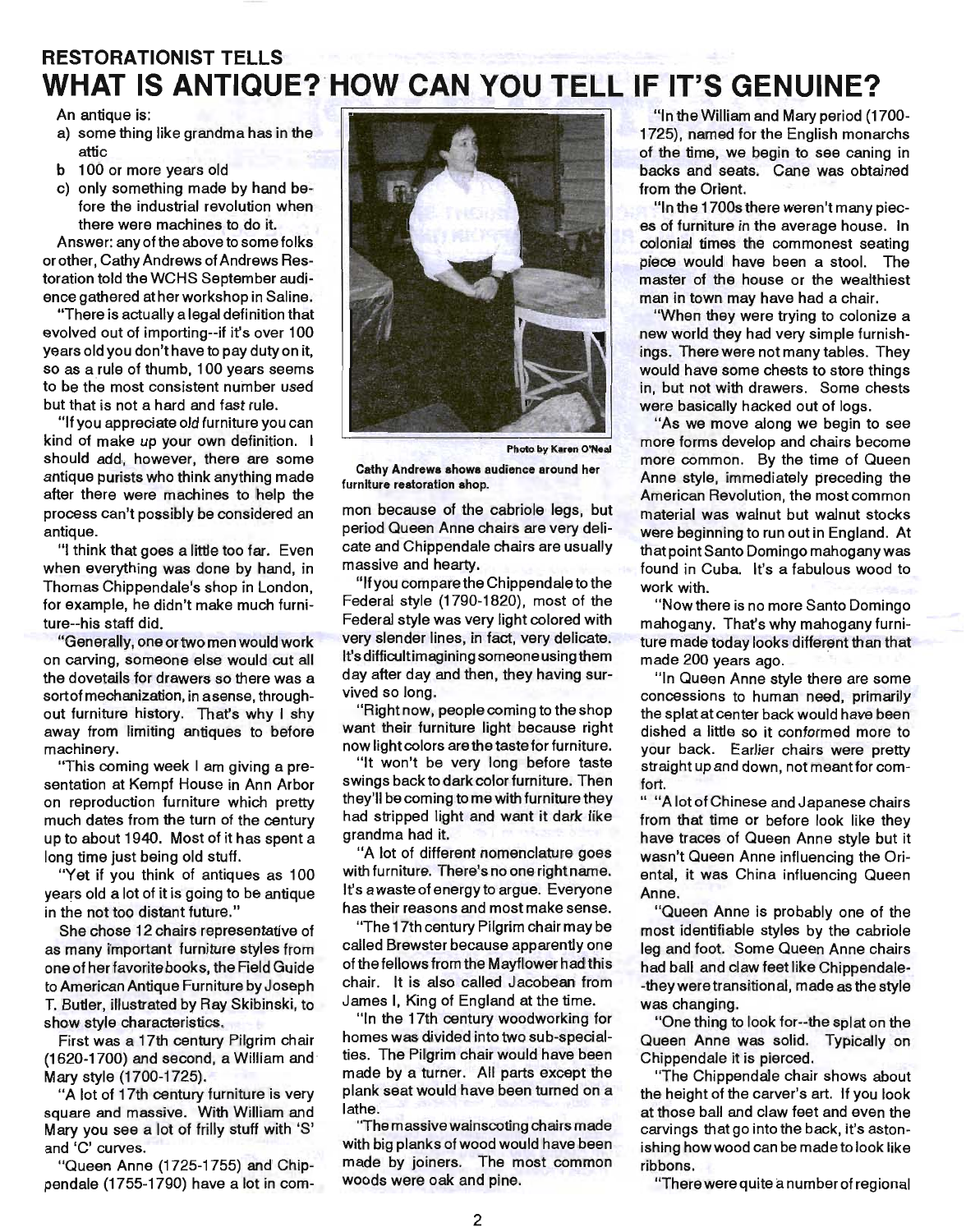variations in America. There weren't many large cities, communication between them was slow and tedious so each region tended to have slight variations on the style.

"Some claws are practically upright, others at an angle. Sometimes the wood is actually pierced between ball and claw so that just four or five touch points take the entire weight. It takes an incredible amount of skill to carve that out of solid wood.

"There are people who make their living studying the differences between different ball and claw feet because there are so many. You can identify chairs right down to the shop and in some cases the carver.

"Mahoganywasthe primary wood for most Chippendale.

"I have the Windsor chair (1755-current) tucked in here. It can be considered somewhat of a country form although they were used in many places. Ben Franklin sat in a Windsor chair while debating the Declaration of Independence.

"It's a very common and very popular chair style~ There are very provincial pieces, rough to look at, the proportions aren't great. There are also high quality ones that are beautiful objects.

"This is another area that is intensely studied. In fact, one of the leading experts just came out with a book about Windsor chairs. She has it down to a fine art--who made it, where it came from, what valley in central Pennsylvania, what town, what maker.

"Most stories about where the name Windsor came from are pretty apocryphal. There are stories in England about the king stopping at an inn before a storm. He satin the chair (they were very comfortable) and commissioned 50 of them. It was near Windsor so they called it a Windsor chair.

"Probably itwas because Windsor was a big exporter and importer.

"There were in England men called bodgers who would go into the woods and make the chairs there because typically you make them mostly of green wood.

"There are many stories. In popular publications about Windsor chairs you



will usually see reference to one of the stories ending 'but no one knows if this is true.'

"A lot of people don't know that Windsor chairs were often painted originally, with good reason--they were often made from a variety of wood, maple for spindles, often yew or ash for the bent pieces, seats of pine, elm or poplar.

"They would look like an atrocious crazy quilt just stained. Green was a common color, also black. A company now makes a green paint very close to the old green.

'As a rule of thumb, a Windsor chair apparently made all one wood is probably modern. I wouldn't rule out that someone somewhere made a Windsor chair of all one wood but generally they used the wood most suited to what they  $\,$ wanted the part to do.

"When I think of Federal furniture I think of two things-one is lightness and grace, the other geometry because you will find a lot of geometric shapes, generally carried out on sideboards and side tables, usually in a veneer.

"Typically there will be diamond shapes, squares and rectangles. Shields were quite common.

"Federal or Early American Style furniture developed after we declared our independence. The eagle motif shows up a lot, usually in marquetry, typically an oval on the back of a chair or skirt of a table.

"A lotofsatinwoodwas used, also mahogany. Satinwood, imported to this country, was light in color.

"Next I have Shaker furniture (early 1800s-early 1900s). The Shakers actually arrived in America in the late 1700s. They were still a bit persecuted which was, of course, why they left England in the first place.

"They were trying to get established so their priorities were getting food on the table and getting through another day.

"It was 20 to 30 years after they arrived here that they began to develop their own furniture styles. They brought furniture of the old world with them so you often find a mixture of furniture if the community you visit is one of the older ones.

"In fact, the first few years they made their own furniture you might see contemporary influences. Once established, with some economic stability, they really began to develop their own styles.

"The Shaker style chair illustrated is a classic--you can recognize it a mile away. There are many variations, of course.

"The style is not uncommon but the proportions are very light because they have used the wood in the best possible manner to make the strongest possible joints. The craftsmanship is second to none.

"Eventually they made chairs for public sale so there is lots of it out there.

"Shaker-style is an important American style although not a style in the usual sense.

"Federal and Empire furniture get lumped under what is called Classical or Neo-classical style. This was a time when there was a lot of interest in architecture and history. Archeological digs were going on. People were learning about the glories of Greece.

"It was not uncommon for people of any affluence to go on a grand tour and see the ruins of Rome and Greece. A lot of designers and architects were influ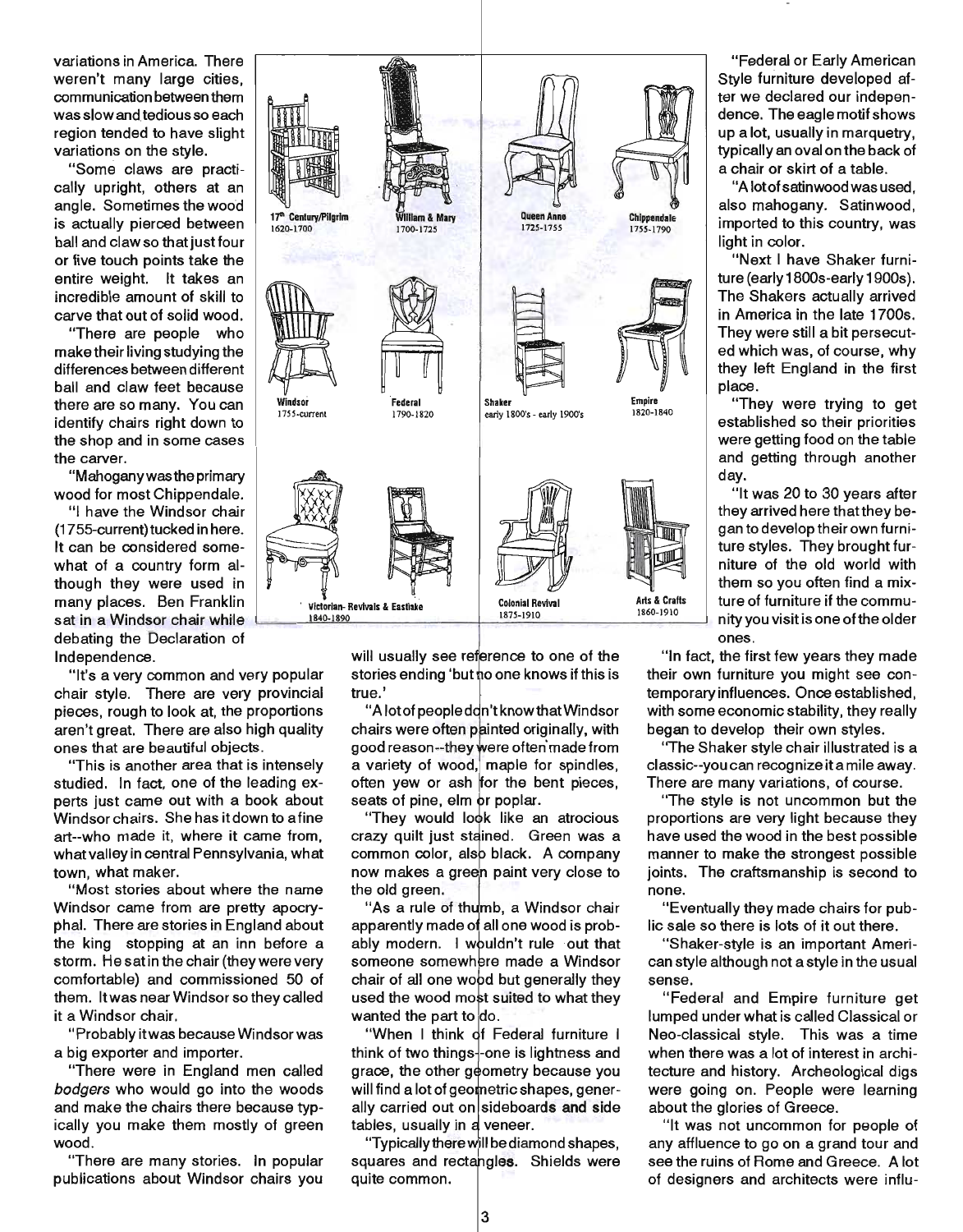enced by this.

"Examples from the Roman tradition were somewhat adapted to modern use. On other furniture of that time you see 'C' and 'S' curves. The scale is typically fairly massive, mahogany is used a lot, also veneers.

"People who had money to commission works in this fabulous new style were also busy building large houses. A lot of period Empire style pieces are just too big for modern houses.

"If you like Empire style and have rooms that can handle it, there are a lot of period pieces available at comparatively reasonable prices though not inexpensive.

"When Empire style was be-

ginning to wane you see a lot of mechanization of the manufacture of furniture. The industrial revolution was just beginning to take off.

"A lot of the tools used in manufacturing furniture took over work done by apprentices. Initially with mechanization you weren't getting shoddy work so much as you were getting furniture made faster.

"In the time it took to make a chair by hand you could manufacture a whole living room set. So, all of a sudden, furniture was more affordable because all the drudgery work of sawing and planing it down was taken over by machines.

"Machine made furniture is not in itself abad thing, especially when you consider that a lot of the machines depended heavily on the skill of the operator.

"Especially at the beginning of the industrial revolution there were excellently trained cabinetmakers whose skill with machines allowed them to turn out fine quality furniture.

"Machine made furniture really came into its own in the Victorian period. There were dozens of styles and sub-styles. I just picked out a couple.

"A 10tofVictorian pieces were mixes of styles with many doodads tacked on. The second example is an Eastlake chair. It is still somewhat pretentious but compared to what was going on it is very simple.

"The decoration on Eastlake chairs is actually incised rather than applied. It has simple lines, a little more geometric as compared to the doodads that went with a lot of the revival styles.

"There was a Rococo Revival, Renaissance Revival, Gothic Revival. Even



Photo by Cathy Andrews

Piece being reglued at Andrews Restoration shop.

though Kempf House itself is Greek Revival some of the rooms have elements associated with Egyptian Revival.

"There was so much interest in all these historical periods that a lot of bits and pieces got put together.

"A lot of the manufacturing was still somewhat regionalized. Even though the folks in Grand Rapids could hook up to the railroads and ship all over the country there weren't furniture stores in all the small cities. There weren't many mail order catalogs or strip malls.

#### **OLD-FASHIONED SAWYER'S J08--IT WAS THE PITS**

It was a lot of work to saw a board out of a tree. You've got one guy standing on a platform above and one guy at the other end of a straight saw in the pit," Cathy Andrews said.

"You know the saying 'it's the pits'--well the pit sawyer who's down below with all the sawdust falling on him is what they are talking about..

"It's not unusual to find old tables that are a single board wide and leaves that are each a single board.

"I got a contemporary Queen Anne table in the shop. You couldn't tell from the top but from the underside you could see there was no board wider than two inches.

"That has advantages--thetable is not likely to warp over time but if you are looking for an old piece nobody would ever do that. Why bother?

"A Shaker sister came up with the idea of the circular saw ca. 1830s which got sawyers out of the pits.

"Instead there were expositions all over the place so people could find out what was in style and available. When the country celebrated its centennial in 1876 there was a big exposition in Philadelphia

"People were showing what was popular at the time--Rococo Revival and Renaissance Revival. There wasn't much Colonial Revival there butthey had an exhibit showing colonial life.

"People toured that building with all the pride people were feeling about the country being 100 years old and all of a sudden everyone was interested in anything colonial.

"That's when you begin to see old spinning wheels taken apart

and made into chairs and side tables and that's when you see the Colonial Revival chair I've got here.

"With its pierced splat it is actually somewhatChippendaie-esque, the shape of the back is a little bit Federal esque but there weren't rocking chairs when Mr. Chippendale was working so it is immediately concluded it is a piece of the style but not of the period.

"The first rocking chairs were regular chairs with runners made for them. They were called carpet cutters because the narrow runners with sharp edges would wear through the carpet.

"In response to so many things being machine made and machine made things being gussied up with unrelated things slapped on them, the Arts and Crafts movement came about.

"Itflourished in this country from 1890- 1910 but you can see traces of it in England in the 1860s.

"You see a lot of straight lines in it. That is where 'form following function' began. Joiner methods are showcased- -you see a lot of tenons and dovetails. Most Arts and Crafts furniture was made of oak.

"As with all things when Arts and Crafts became popular, factories picked it up even though that was missing the point.

"A lot of reproduction furniture is very well made. There are pieces based on original pieces. The Baker Company in Grand Rapids measured old forms very closely and turned out modern reproductions.

"As the old pieces become scarcer and some of the reproductions themselves get enough age on them, compared to the particle board and wall paper stuff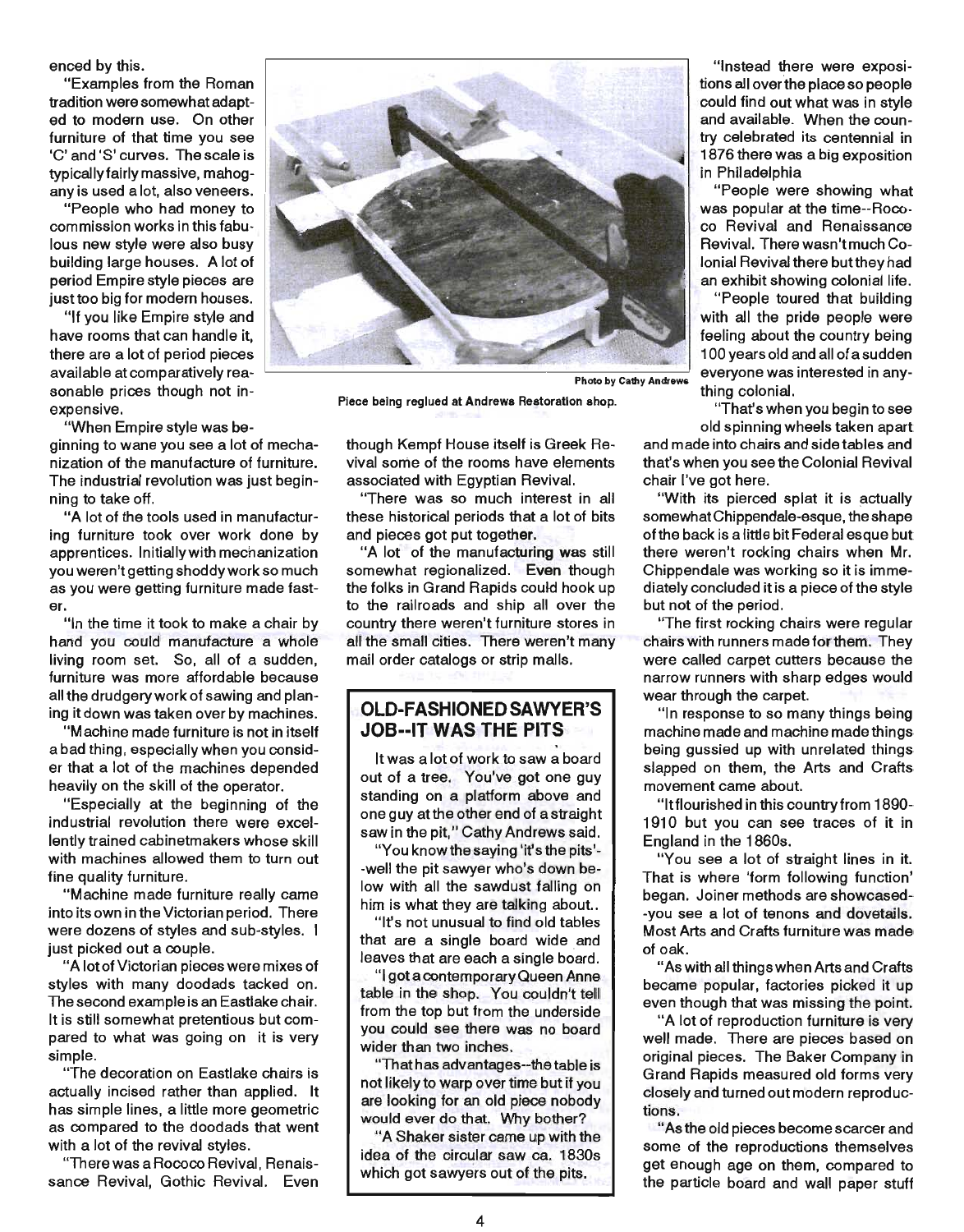that is coming out of factories now; a lot of stuff from the turn of the century begins to look pretty good.

Cathy then gave tips on how to identify authentic antiques.

"Regardless of the sub-set of antiques we are talking about, the more you know about what the originals were like, the easier it is to spot a fake."

She told of a couple on the Antiques Road Show on Public Television who thought they had a Tiffany glass vase. The proportions were wrong, the glass was too thick and the color not quite right.

When Cathy was in school she bought a little Windsor chair for \$5 to be her first learning chair.

"I thought it was exquisitely beautiful. The more I learned about Windsor chairs, the more I appreciated that reproduction. While it is a nice side chair for a bedroom. I know now that anyone looking for an original wouldn't give it a second glance.

Her list of quick checks begins with the squint test. "Step back and see if the proportions are right. Step closer. Are the details right?

"I had a secretary-bookcase in Chippendale style come in. I knew it was a reproduction immediately. It would had to have been a foot taller. The glass was not cut out small panes but one large piece with applied fretwork. Nobody had sheets of glass that big at the time.

"There is lots of reproduction Chippendale in oak but in originals oak doesn't go with the style.

"I had a customer who bought a rocking chair in Massachusetts. She knew it wasn't 17th century but she loved it. I turned it upside down and there was a label from a Murphy Chair Company in Michigan.

"Look down on or in line with beading or other detail. If done by hand it would be a little wobbly.

"Stripping is my last alternative if there is no other thing I can do, because original finish commands premium price.

"A segment of the Antiques Road Show on Public Television told about a man who was very proud of his refinished antique Queen Anne highboy worth \$15,000. If he had left it alone it would have been worth \$100,000.

"If you buy an old piece that has some character, let it be what it is. I can show you a mahogany what-not shelf in my portfolio that might have been painted dark brown--I could "t see a bit of grain.

"I cleaned off the gunk that was on it and the original finish was there. It came from a mansion. It probably had 100

## **NEW 'OLD' CHAIR FOOLS EXPERTS**

Henry Ford Museum in Dearborn, Michigan which has one of the best collections of antique furniture in the United States also has one of the best known fakes, Cathy Andrews said. The story is told in Fake, Fraud or Genuine? by Myrna Kaye.

A man insulted by a curator went out of his way over a two or three year period to make a chair with oldfashioned methods except he drilled the holes with a modern bit so he really could prove it was modern made, Cathy related.

"He painted it, stripped the paint, banged it up, smoked it, did all sorts of things to it.

Henry Ford Museum bought it as authentic and had it on the cover of a brochure until they found out it was fake. It is now used as a teaching piece.

years of coal dust, was probably waxed once a month instead of once every three years. There was probably a cigar smoker in the family and probably gas lights in the house at one point.

"Leaving the original finish intact doesn't mean it has to look horrible. The whatnot is beautiful now. There are lots of things you can do to arrest deterioration in a piece.

"Another clue of age--wood shrinks unevenly. A piece of wood 24 inches long 100 years from now will be 24 inches long but a piece 24 inches wide (across the grain) will be 23 and 3/4 or 7/8 inches.

 $"$ The classic example is the little round table that is no longer perfectly round."

She uses mostly shellac and lacquer finishes in her shop because they can essentially be reactivated. Varnish can't. A paste wax finish gives you a chance to wipe up spills without harm.

"Signs of age, when mimicked, are often overdone. I'm going to try to make this bench I built look old but not overdo it. You would expect wear along the front edge or in the seat but not even all over. Think of how the piece was used.

"Typically wider poards were used in old pieces. Older dovetails are generally narrower, wider spacing generally means older. Evenly spaced dovetails are signs of mass manufacturing.

"If you have a case piece like a chest on chest, do the dowetails match top and bottom? Usually one person would have made dovetails on both. If they don't match it's probably a 'married' piece.

"That can be a perfectly acceptable alternative if you are looking for old and the two seem to work together. They may have been put together 200 years ago, five years ago or a month ago but you should know what you are getting.

"There are lots of good things out there but some things are misrepresented."



#### **WCHS READYING BOOK ...**

(continued from page 1)

Ann Arbor Town books and past WCHS president, is donating the services of Proctor Publications to prepare the manuscript for printing.

It will cost about \$9,000 to print 2,000 copies. Those funds have been donated by Briarwood Management and the Ann Arbor News. All profits will go to the Museum Building Fund.

At History Lane the Ann Arbor News will help staff the exhibit and will offer a choice of either our new book or one by the Ypsilanti Society as a premium to new subscribers.

In this newsletter you will find a volunteer schedule for History Lane. Please consider volunteering at least once during the holiday season. Please choose a time and send in the form.

## **'WHAT'S IT?' GAME, LOAN BOX OFFERED BY WCHS**

WCHS offers traveling exhibits of small artifacts, set up as a humorous "What Is It?" game to schools for children and another for adults. They are available free for classes and meetings. Arlene took the game to Emerson School's third grade class in September.

Loan boxes, "Life Before Electricity," and a new one, "Hats to Spats" are available to teachers for \$15 rental charge. Information: Arlene Schmid, 665-8773.